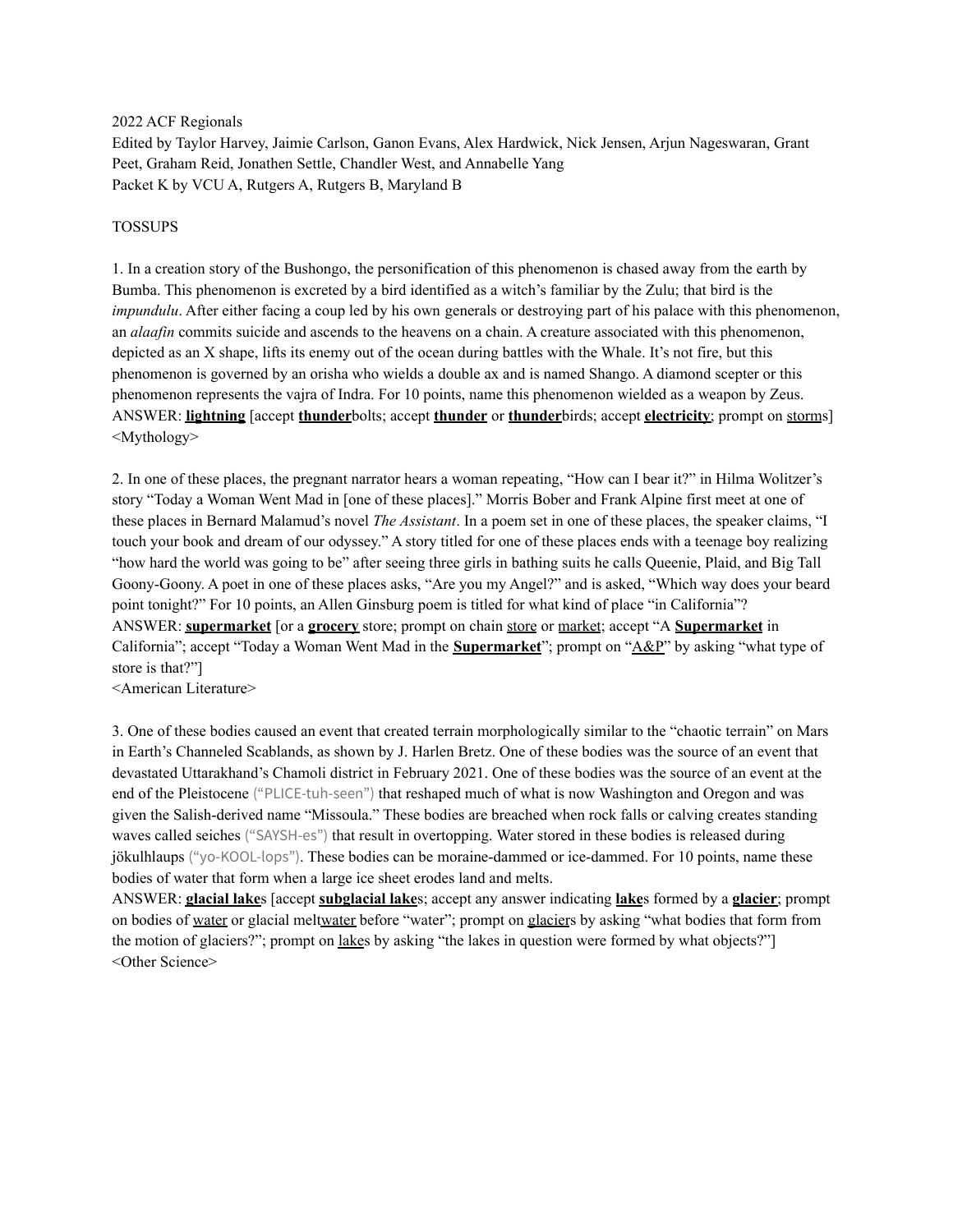4. The *Leechbook of Bald* offers insight into remedies used by Elias of Jerusalem to treat this ruler, who likely suffered from Crohn's disease. The Ashmolean Museum contains a gold-enclosed enamel and rock crystal jewel named for this ruler that was discovered near Athelney. A daughter of this ruler extended a defense system in which thirty fortresses were garrisoned by four men to each wall perch; that system of burhs was detailed in the Burghal Hidage during the reign of this ruler's son, Edward the Elder. This ruler translated *Pastoral Care*, an ecclesiastical handbook composed by Pope Gregory I. The *Anglo-Saxon Chronicle* was originally compiled during the reign of this ruler, who oversaw the baptism of Guthrum after the Battle of Edington. For 10 points, the Welsh monk Asser wrote a biography of which "great" king of Wessex?

ANSWER: **Alfred** the Great (His daughter Æthelflæd worked with Edward the Elder to extend the system of burhs.) <Other History>

5. This is the first word in the title of a musical number in which men shown hiding behind raised newspapers sing about the mixed results of a woman's visits to Spain and Italy. A musical titled for one of these things features a controversial subplot in which an accidentally invoked wish turns a bigoted Southerner black. Harry Carroll adapted the melody of Chopin's ("sho-PAN's") *Fantaisie-Impromptu* into a vaudeville song titled for "always chasing" these things. Sharon sings "How Are Things in Glocca Morra" in a musical titled for one of these things belonging to the Irish immigrant Finian. In a 1939 movie musical number titled for one of these things, the star sings about a place "where troubles melt like lemon drops." For 10 points, a place "over" what sort of object is sung about by Judy Garland in *The Wizard of Oz*?

ANSWER: **rainbow**s [accept *Finian's Rainbow*; accept "Over the **Rainbow**"; accept "**Rainbow** Tour"; accept "I'm Always Chasing **Rainbow**s"] (The first number is "Rainbow Tour" from *Evita*.) <Other Fine Arts>

6. Niobium bonded to this ion forms a superconducting thin film used in single-photon IR detectors. A compound of vanadium and this ion forms in steel production to increase surface hardness. A wurtzite structure material formed from gallium and this ion is used in durable, high-voltage transistors; that material formed from this anion is a wide-bandgap III/V ("three-five") semiconductor that is also used in blue LEDs. Like materials made from carbides, materials formed from this anion have high lattice energy, making them heat resistant and durable. A compound containing this anion forms monolayers termed "white graphene"; that compound of boron and this anion can be formed by CVD from decomposed borazine. For 10 points, name this anion composed of the lightest pnictogen ("nick-TUH-gen") atom with a formal charge of minus three.

ANSWER: **nitride** [or **N 3-** ("N-3-minus"); accept niobium **nitride**; accept vanadium **nitride**; accept gallium **nitride**; accept boron **nitride**; accept **nitriding**; prompt on nitrogen ion; reject "nitrite" or "nitrate"] <Chemistry>

7. In her book *Dislocating Cultures*, a thinker from this country criticized Mary Daly for overgeneralizing "tradition" in her writings about this country's women. Another thinker from this country proposed that feminists have othered colonial subjects through "third world difference" in the essay "Under Western Eyes." An essay by a thinker from this country accuses Deleuze ("duh-LOOZ") and Foucault of equivocation in discussions of a group that Gramsci ("GRAHM-shee") first described as those with no access to hegemonic power. A scholar from this country wrote a hundred-page translator's preface to the first English translation of Jacques Derrida's ("DEH-ree-dah's") *Of Grammatology*. A postcolonial thinker born in this country wrote "Can the Subaltern Speak?" For 10 points, name this birth country of Chandra T. Mohanty and Gayatri Spivak ("GAI-uh-tree SPIV-uk").

ANSWER: **India** [or Republic of **India** or **Bhārat** Gaṇarājya] (*Dislocating Cultures* is by Uma Narayan. "Under Western Eyes" is by Chandra T. Mohanty.)

<Philosophy>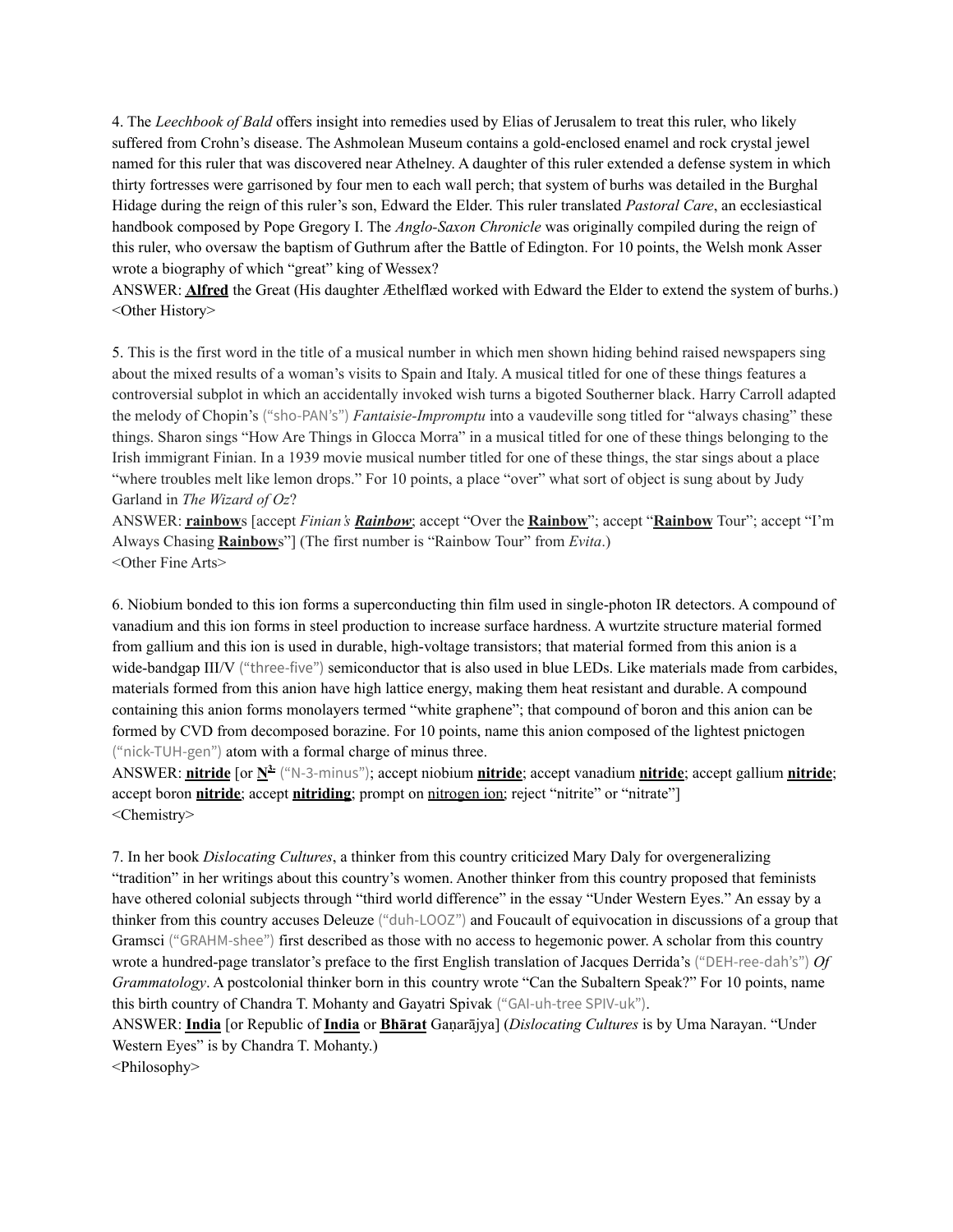8. Frau Göldli was accused of this practice and brought to court by the Beguines. Instigators of a "Parson Storm" rife with this practice joined Gabriel Zwilling's Wittenberg movement, supported by Andreas Karlstadt. Leo Jud proposed the codification of this practice as a standalone second commandment. This practice was condemned in the first section of the Lenten sermons by Martin Luther. In the Spanish Netherlands, Philip II employed the Duke of Alba to suppress outbursts of this practice termed the *Beeldenstorm*. In 726, Leo III began the first of two Byzantine periods named for this practice by ordering the removal, from the Chalke of the Great Palace, of an image of Christ. For 10 points, name this practice that sought to prevent the veneration of religious images by destroying them. ANSWER: **iconoclasm** [or word forms like **iconoclast**s; prompt on the destruction of religious images] (Huldrych Zwingli offered to pay the Beguines an equivalent sum to prevent Frau Göldli from having to replace the icon she destroyed. The Erfurt "Parson Storm" of 1521 is translated from the German *Pfaffenstürmen*.) <European History>

9. This character mockingly declares, "See whether *my* spear is more penetrating," immediately before killing his young opponent. When analyzing this character's death, three different explanations for the word "indignata" are suggested in a commentary by Servius. This character's death has troubled scholars by seemingly indicating the final triumph of *furor* over *pietas*. This character is described "fleeing, resentfully, to the shadows below" in the final line of a twelve-book epic poem. This brother of Juturna is vengefully killed when the protagonist realizes that this character is wearing a belt taken from the dead Pallas. Juno encourages this character to declare war on the Trojans. For 10 points, name this primary mortal antagonist in the *Aeneid* ("ee-NEE-id"), which ends with Aeneas ("ee-NEE-ass") killing him.

ANSWER: **Turnus** <World Literature>

10. A museum (emphasize) *named for* this artist contains Alexander Calder's *Mercury Fountain*. A painting by this artist was purchased by Ernest Hemingway, who made a roofless cab driver "crawl along" so it wouldn't blow away. This artist learned from and collaborated with Josep Royo ("zhoo-ZEP ROY-oh") on several tapestries, including one that was destroyed in the 9/11 attacks. A barren tree is located in the center of a painting of this artist's family estate that is dominated by a clear blue sky. This artist took inspiration from Jan Steen ("yahn SHTAIN") for two paintings in a series that exemplifies his desire to "assassinate painting." A tree containing an eyeball sits against a yellow background in a more abstract painting by this artist of *The Farm*. For 10 points, name this Catalan artist of *The Tilled Field* and *The Harlequin's Carnival*.

ANSWER: Joan **Miró** ("zho-AHN mee-ROH") [or Joan **Miró** i Ferrà] <Painting/Sculpture>

11. Mutations that cause this phenotype in maternal-effect genes are screened with double *FRT* chromosomes in the FLP-DFS technique. A visible marker and a gene that causes this phenotype are encoded on constructs like *CyO* and *TM3* that contain inversions to prevent crossover. Nüsslein-Volhard and Wieschaus isolated pattern mutants among those in which this phenotype was "embryonic." PARP ("parp") inhibitors for ovarian cancer exploit mutations in functionally redundant genes that make this phenotype "synthetic." Geneticists propagate mutations that cause this phenotype when homozygous by using balancer chromosomes. Postzygotic barriers to hybridization cause infertility or this phenotype, which results from knockout of an essential gene. For 10 points, 50% of drug test subjects at the LD<sub>50</sub> ("L-D-50") undergo what fate that results from terminal illness?

ANSWER: **lethal**ity [or equivalents like **death** or **fatal**ity or **inviability** or word forms; accept **toxic**ity; accept **fail**ure to **hatch** or equivalents; accept specific types, such as embryonic **lethal**; prompt on deleterious or harmful or similar; prompt on sterility or infertility or word forms before "infertility" by asking "what more immediate phenotype?"]

<Biology>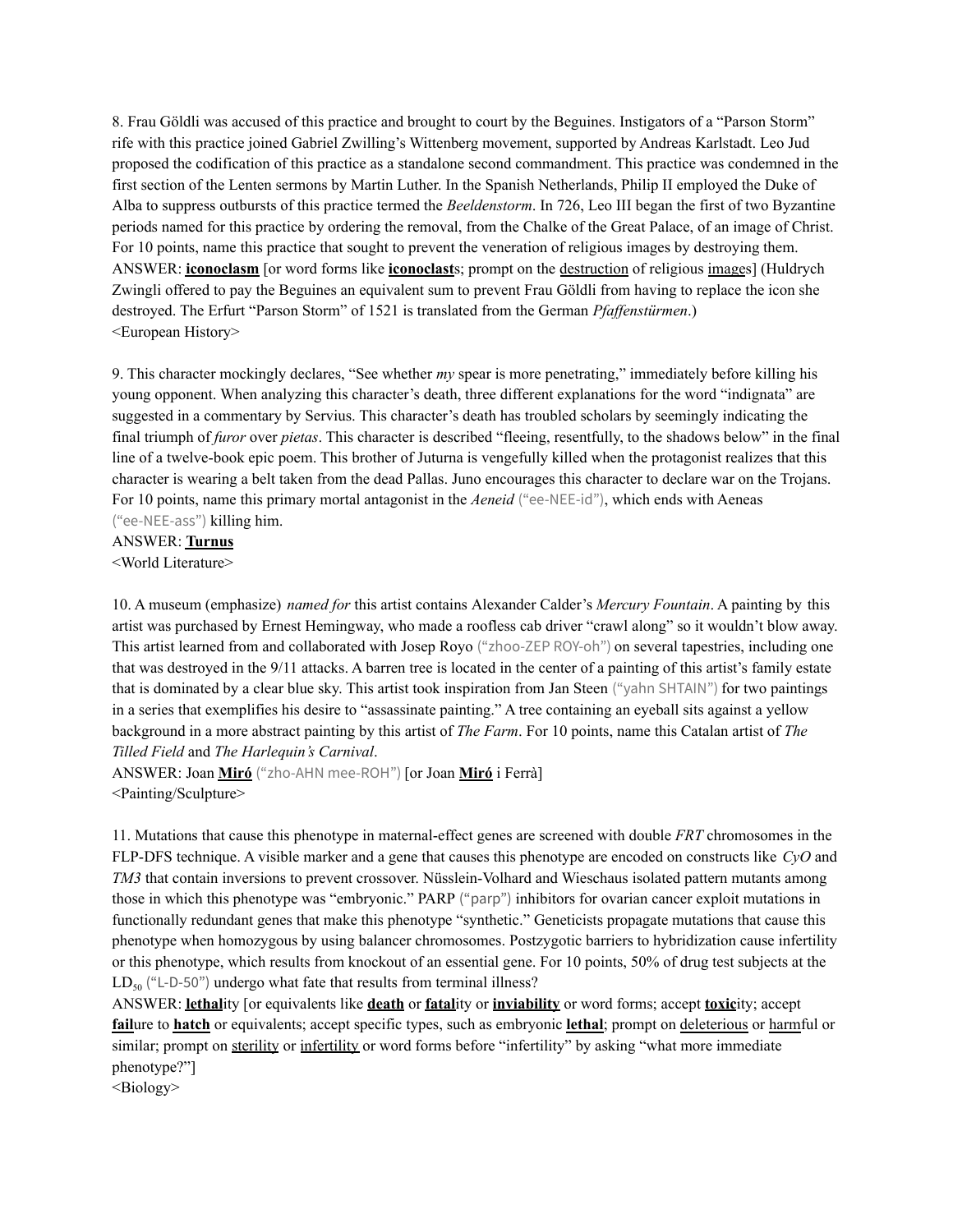#### *Note to moderator: Read the answerline carefully.*

12. The idea that these people should be first to worry about the world's troubles and last to enjoy its pleasures was a motto of the 11th-century author of a memorial to a tower. These people collected "four treasures," like a stone slab and soot stick, and practiced the amateur Southern School of painting. These people, who wore winged fútóu hats, were mocked in an unofficial history by Wú Jìngzǐ ("oo jing-dzuh"). Joseon's Hungu faction led purges of Jo Gwangjo's "forest" of these people, the seowon ("SUH-wun")-based Sarim. Sejong ("SAY-jong") the Great created the Hall of Worthies for these people, who ascended the Gwageo ("GWAH-guh") system to the status of yangban. These people received the jìnshì ("jin-shur") rank by mastering neo-Confucian tasks like the "eight-legged essay" based on Zhū Xī's ("joo shee's") Four Books. For 10 points, Sòng China was run by what elites who passed the civil service exams?

ANSWER: **scholar**s [or **literati** or **wénrén**; or **mandarin**s or **guān**; or scholar-**official**s or scholar-**bureaucrat**s or **scholar**-gentry; or shēn**shì** or **shì**dàfū; accept **civil servant**s before "civil service"; accept **Sa**rim before read; accept **yangban** before read; prompt on elites or gentry or similar] (The first line refers to Fàn Zhòngyān and his *Memorial to Yuèyáng Tower*.)

<World History>

13. In a novel by this author, the narrator claims that the Tree of Life and the Tree of Knowledge were the same, and a woman gets a button from a peddler who disguises himself as a "neuro-hypnotist"; that novel by this author was based on an anecdote told by Susanna Moodie, whose diaries inspired a poetry collection by her. In another novel by this author, a woman who was possessed by Mary Whitney confesses to two murders; that character is Grace Marks. This author created a woman who writes the *Ardua Hall Holograph* and works at the Red Center. Two novels by this author end with notes by the history professor James Pieixoto ("py-ix-OH-toh") about Aunt Lydia and Offred's tapes. For 10 points, name this author of *Alias Grace, The Testaments*, and *The Handmaid's Tale*. ANSWER: Margaret **Atwood** [or Margaret Eleanor **Atwood**] <British Literature>

14. In a review of the trios of Alexander Fesca, this critic warned composers of the "poisonous flowers" represented by "the applause of the vulgar crowd." A famed passage by this non-Wagner critic dismisses the "vulgar spectacle" of *Les Huguenots* ("lay oog-NOH") when compared to the "pure work of art" represented by the *Paulus* oratorio. This man's ambitions as a pianist were dashed when the use of a mechanism meant to separate his fingers left him with a permanent injury. This man often blasted other critics for "philistinism" in his publication, the *New Journal for Music*. This composer cultivated the alter egos of Florestan ("FLUH-ree-stan") and Eusebius, who make appearances in a set of piano pieces depicting masked revelers before Lent. For 10 points, name this influential Romantic composer who wrote *Carnival* and married Clara Wieck ("VEEK").

#### ANSWER: Robert **Schumann**

<Classical Music>

15. The biography of Lǐ Hóngzhì ("hung-JURR") relates how the characters of zhēn, shàn, and rěn were printed on one of these objects belonging to Lǐ to emphasize their centrality to the Fǎlún Gōng. Fifty examples of these objects, usually depicted along with sixteen rays of light, decorate the Holy See in Tây-Ninh north of Saigon. These objects are added to murti in the Jain and Hindu prāṇa pratiṣṭhā consecration rituals. One of these objects bound in a triangle is the primary symbol of God in Cao Đài tradition. The Ājñā ("ODGE-nyah") chakra corresponds to one of these objects that can be represented with the tilaka marking. In Vedic tradition, Shiva turned all other gods to ash by revealing one of these objects on his forehead. For 10 points, spiritual insight is often associated with a "third" one of what body part?

ANSWER: **eye**s [accept **eye**balls; accept third **eye**; accept left **eye** of God; accept eye**brow**; accept **pupil** or **iris**] <Religion>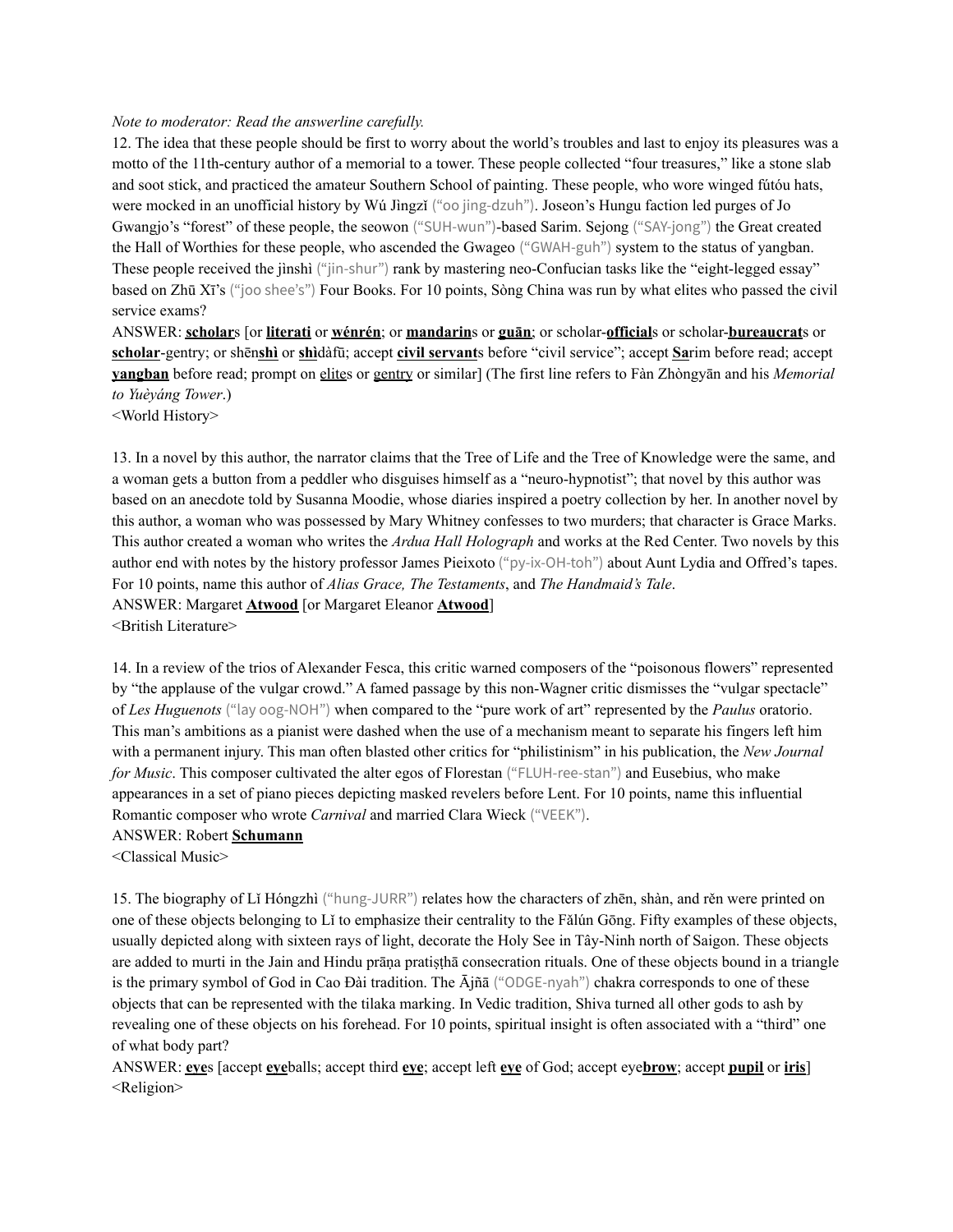16. *Description acceptable.* An inhabitant of this place is told, "No one is ever satisfied where he is," and hears about children pressing their noses against the windows of passing trains. In this place, a character declares, "Let the tigers come with their claws!" before asking for a glass globe. A man's presentation about this place is accepted only after he changes from Turkish to European clothes. Locations near this place contain a king who orders a character to yawn, a conceited man, and a businessman. The narrator worries that because he did not draw a strap for a muzzle, an inhabitant of this place has been eaten by a sheep. An inhabitant of this place falls in love with a rose and meets a pilot who crashes in the desert. For 10 points, name this home of the title character of a book by Antoine de Saint-Exupéry ("sahnt egg-zoo-per-EE").

ANSWER: the **Little Prince**'s **asteroid** [or the **Little Prince**'s **planet**; or the **planet** in *Le Petit Prince*; or the **asteroid** in *Le Petit Prince*; or **B-612**; prompt on the home of the Little Prince; prompt on outer space; reject "the desert from *The Little Prince*" or similar]

<European Literature>

17. The allowed combinations of airfoil technology factor, lift coefficient, airfoil thickness to chord ratio, and a form of this quantity can be deduced using an empirical rule developed by Dave Korn. The point where the derivative of the drag coefficient with respect to this quantity is 0.1 defines its drag-divergence value. The Lockheed P-38 Lightning experienced a phenomenon where a plane enters a stable dive as this quantity reaches a critical value. When this quantity equals unity, the mass flow rate through a throat is not influenced by downstream conditions and the flow is choked. When this quantity exceeds 0.3, compressibility becomes important. As this quantity increases past 1, bow waves appear ahead of wings. For 10 points, name this ratio of a body's speed to the local speed of sound.

ANSWER: **Mach number** [prompt on M or Ma; reject "Mach"] (The phenomenon in the third sentence is a Mach tuck.)

<Physics>

18. A 2017 paper about this group by Pedro J. Oiarzabal and Guillermo Tabernilla claimed that rumors that jai alai ("HAI uh-lai") players were recruited into it were Basque nationalist myths. This group's activities were detailed in a memoir by Chester Nez. The missionary Philip Johnston convinced Clayton Vogel to establish this group at Camp Pendleton. A statue of a member of this group crouching is part of a memorial to them at Window Rock. This group, which began with 29 members sworn in at Fort Wingate, referred to Germans as "iron hats," or "Bééshbich'ahií" ("PAYSH pitch-ah-hee"). This group described "submarines" as "iron fish" in over 800 messages coordinating landings at Iwo Jima. Japanese intelligence was unable to decipher the language of, for 10 points, what Native American military translators?

ANSWER: **code talker**s [accept specific groups, such as Navajo **code talker**s or Diné **code talker**s or Hopi **code talker**s or Choctaw **code talker**s; prompt on the Navajo or Diné]

<American History>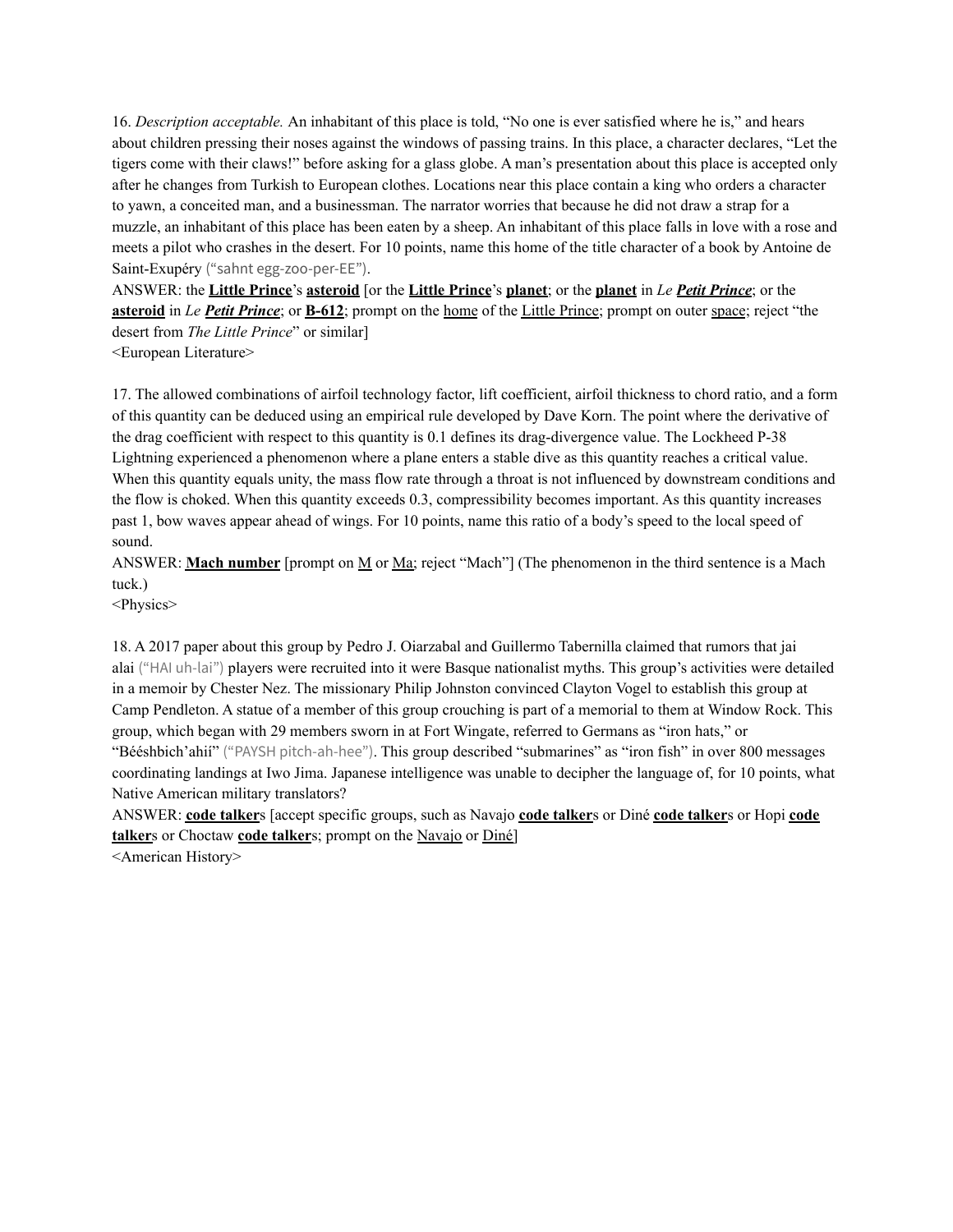#### *Note to moderator: read the answerline carefully.*

19. In the aftermath of this event, a coalition of international ambassadors called the Core Group backed a neurosurgeon over a graduate of the New School. Mario Antonio Palacios and other participants in this event claim that they were hired by CTU Security, which is also connected to Operation Gideon. In response to this event, the national police chief has issued an arrest warrant for the current Tèt Kale ("tet kah-lay") party leader. Public protests after this event were led by Jimmy "Barbecue" Cherizier ("shar-riz-ee-ay"), head of the G9 alliance. Colombian mercenaries helped carry out this July 2021 event, which led to a power struggle between Claude Joseph ("clod zhoh-sef") and Ariel Henry ("ar-ee-el awn-ree"). For 10 points, name this event in which armed men murdered the president of Haiti.

ANSWER: **assassination** of Jovenel **Moïse** ("ZHOH-ven-el moh-EEZ") [accept any description of Jovenel **Moïse** being **kill**ed; prompt on descriptions that do not mention Jovenel Moïse by name, like the assassination of the president of Haiti or leader of Haiti before "president"; prompt on descriptions of a coup in Haiti or similar; reject descriptions that mention the "prime minister" or "PM" of Haiti] <Current Events>

20. Daniel Gilbert created an app for users to track this trait and negatively correlated it with mind wandering. Jamie L. Napier and John T. Jost found that this trait is now generally higher in conservatives than liberals. A 2021 World Gallup report found that this trait increased in Kyrgyzstan, where Carol Graham found that it is unusually high for migrants in her studies of the "Easterlin paradox." Barbara Frederickson's broaden-and-build theory of this trait built on a retracted 3-to-1 ratio below the "Losada line." Yale's Laurie Santos hosts a podcast on the psychology of this trait, which Corey Keyes contrasted with "languishing" and rooted in personal growth. Jigme Singye Wangchuck promoted measuring this trait instead of GDP in Bhutan. For 10 points, positive psychology studies what basic emotion?

ANSWER: **happiness** [or being **happy**; accept subjective **well-being** or **eudaimonia**; accept similar emotions like **joy** or **delight** or **pleasure** or **satisfaction**; accept **positive** affect before "positive"; accept **flourishing**; accept gross national **happiness**]

<Social Science>

Tiebreaker. This amino acid's side chain is selectively modified by dicarbonyl ("dai-car-buh-NEEL") compounds like 2,3-butanedione ("byoo-TAIN-DAI-own") and phenylglyoxal ("phenyl-gly-ox-al"). This amino acid is dimethylated to form an "asymmetric" regulator of vascular endothelium by type 1 PRMTs. Like leucine ("LOO-seen") and serine ("SEER-een"), this amino acid is encoded by six standard codons. This residue is converted into a common non-proteinogenic amino acid named for watermelon by deiminases ("dee-IM-in-azes"). A vasodilator is released when this amino acid is converted to citrulline ("SIT-roo-leen") by nitric oxide synthase. This amino acid is hydrolyzed into ornithine and urea ("yer-ee-uh"). At pH 7, this amino acid's side chain contains a protonated guanidinium ("guan-i-DIN-ium") group. This is the heaviest of the three positively charged, basic amino acids, which also include histidine and lysine. For 10 points, name this amino acid abbreviated R. ANSWER: **arginine** [or L-**arginine**; or **Arg**; or **2-Amino-5-guanidinopentanoic acid**; or **R** before read; accept asymmetric dimethyl**arginine**] (PRMTs are protein arginine *N*-methyltransferases. Citrulline was isolated from watermelon, whose genus name is *Citrullus*.) <Biology>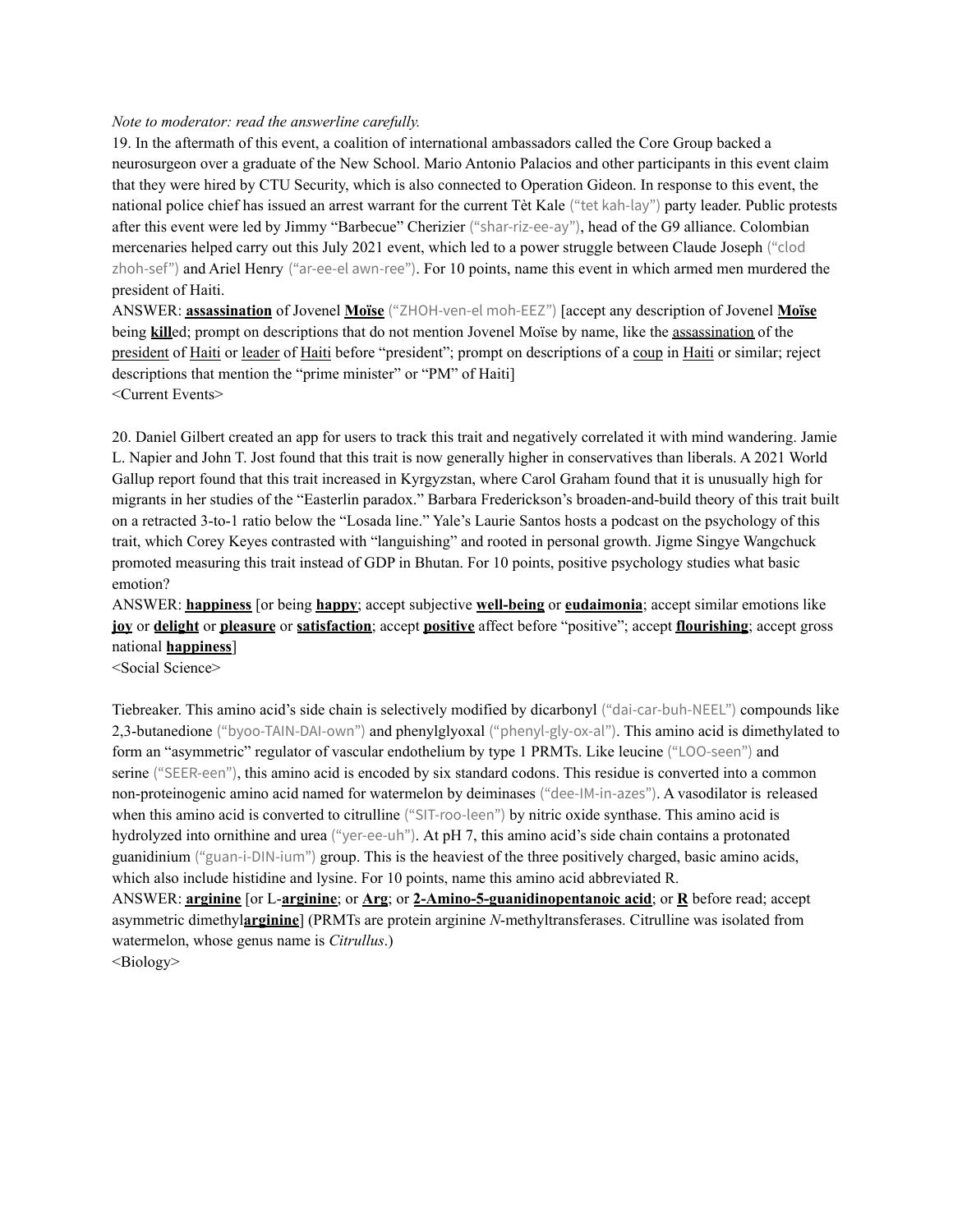#### BONUSES

1. The so-called "monk of poetry," Amado Nervo, published the collections *Serenidad* and *Plenitud* while serving as the Mexican ambassador to this country. For 10 points each:

[10h] Name this country where the French poet Comte de Lautréamont was born. Another French poet born in this country wrote the collection *The Imitation of Our Lady the Moon*.

ANSWER: **Uruguay** [or Oriental Republic of **Uruguay** or República Oriental del **Uruguay**] (The other author is Jules Laforgue.)

[10m] In 1894, Nervo founded a *modernismo* literary magazine with this name. A collection of short stories and poetry with this one-word title was the first major work published by Rubén Darío.

### ANSWER: *Azul* [or *Blue*]

[10e] Fernando Vallejo ("vah-YAY-ho"), a Mexican writer who was born in this country, wrote *The Blue Days*. The experimental film *The Blue Lobster* was written and directed by an author from this country, Gabriel García Márquez.

ANSWER: **Colombia** [or Republic of **Colombia** or República de **Colombia**] <World Literature>

2. This composer used heavy left-hand block chords to imitate the sound of the title West African drum in his piano piece "Bamboula." For 10 points each:

[10h] Name this 19th-century virtuoso pianist who composed the melodramatic showpiece "The Union," which he played at hundreds of Civil War–era concerts.

ANSWER: Louis Moreau **Gottschalk** ("Louie muh-ROH GOT-shalk")

[10e] Gottschalk's "The Union" quotes this song. This song wasn't adopted as the US national anthem until 1931, over a hundred years after its lyrics were written by Francis Scott Key.

### ANSWER: "The **Star-Spangled Banner**"

[10m] Gottschalk incorporated syncopated rhythms into a piano piece titled for this string instrument, which appears in William Grant Still's *Afro-American* Symphony. This is the primary instrument played by Earl Scruggs and Béla Fleck, who composed *The Imposter* concerto for it.

ANSWER: **banjo** [accept "The **Banjo**"; accept five-string **banjo** or four-string **banjo** or six-string **banjo**; accept tenor **banjo**]

<Classical Music>

3. The East German state reserved five-star examples of these institutions for visitors from nonsocialist states, only affording four-star locations to those traveling from the Eastern bloc. For 10 points each:

[10e] Name these institutions whose high-end examples included a "grand" one in Berlin and the Bellevue in Dresden.

ANSWER: **hotel**s [accept Grand **Hotel** Berlin; accept **Hotel** Bellevue]

[10h] The state-run Interhotel company, which operated most luxury hotels in East Germany, was bankrolled by a construction firm based in this country. After German reunification, Daimler partnered with a firm incorporated in this country to buy a majority stake in Fuso, a truck and bus manufacturer.

ANSWER: **Japan** [or **Nippon** or **Nihon**] (The construction firm is Kajima Corporation. Daimler partnered with Mitsubishi.)

[10m] The preservation of communist-style hotels exemplifies a form of nostalgia for East Germany termed *Ostalgie*, which also inspires fondness for this brand of shoddy East German automobiles.

### ANSWER: **Trabant** [or **Trabi**]

<European History>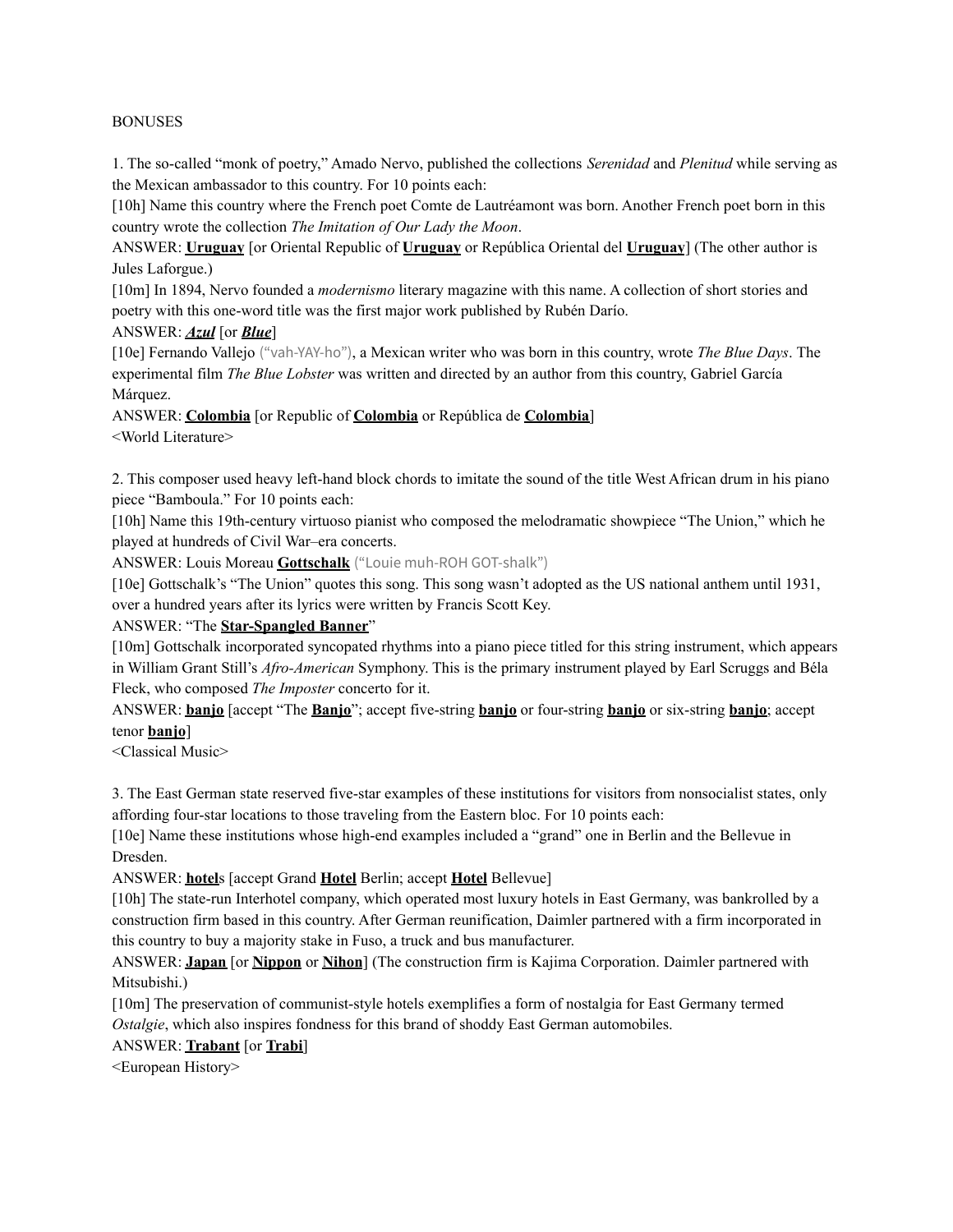4. Experiments with these techniques typically use a formaldehyde cross-linking solution to fix cells, which are then lysed so that DNA ends can be biotinylated ("bio-TIN-ill-ated") and ligated ("LAI-gait-ed") to nearby fragments by T4. For 10 points each:

[10h] Name any of these related techniques that identify long-range looping interactions between regions of chromatin ("KROH-muh-tin"), such as between a promoter and a distal enhancer. These techniques may detect one-versus-all or all-versus-all interactions.

ANSWER: chromosome **conformation capture** [or **3C**; or **4C**; or **5C**; or **Hi-C** or **Capture-C**; accept tethered **conformation capture** or **TCC**; prompt on ChIA-PET; prompt on high-throughput sequencing or HTS or microarray by asking "what technique is it paired with to detect those interactions?"

[10m] Chromosome conformation capture can map the positioning of these units that are likened to "beads on a string." These repeating units in euchromatin comprise around 150 base pairs of DNA wrapped around a histone octamer.

# ANSWER: **nucleosome**s

[10e] Oliver Rando's group found long nucleosome-free regions conserved in the promoters of the *paradoxus* and *bayanus* species of these model eukaryotes ("yoo-CARE-ee-oats"). These unicellular fungi can shmoo, switch mating types, and ferment beer.

ANSWER: **yeast** [accept brewer's **yeast** or baker's **yeast** or *Saccharomyces cerevisiae*; accept *Saccharomyces paradoxus*; accept budding **yeast** or **Saccharomycotina**; prompt on Ascomycota or sac fungi] <Biology>

5. *Note to players: animal and color required.* Savitri Devi ("SAH-vit-ree DAY-vee") claimed that Adolf Hitler was Kalki, an avatar of Vishnu who owned one of these animals and who will bring about the end of the Kali Yuga. For 10 points each:

[10m] Name these animals, another of which appears at the head of the armies of Heaven with the "king of kings and lord of lords" in Revelation 19. One of these animals appears with Rhiannon when she first meets Pwyll ("pwil").

ANSWER: **white horse**s [or **white equine**s; prompt on horse or equine by asking "what color is the horse?"] [10e] Earlier in Revelation, a figure sometimes identified as Jesus or Pestilence rides a white horse at the head of a group concluding with this figure on a pale horse. This figure, often depicted with a scythe, is tailed by Hades. ANSWER: **Death**

[10h] The Iranian rain deity Tishtrya, associated with this star, fought the demon Apausha as a white stallion. Dogon men spend months in seclusion in preparation for the *sigui* ceremony commemorating the appearance of this star. ANSWER: **Sirius** [accept the **Dog Star**]

<Mythology>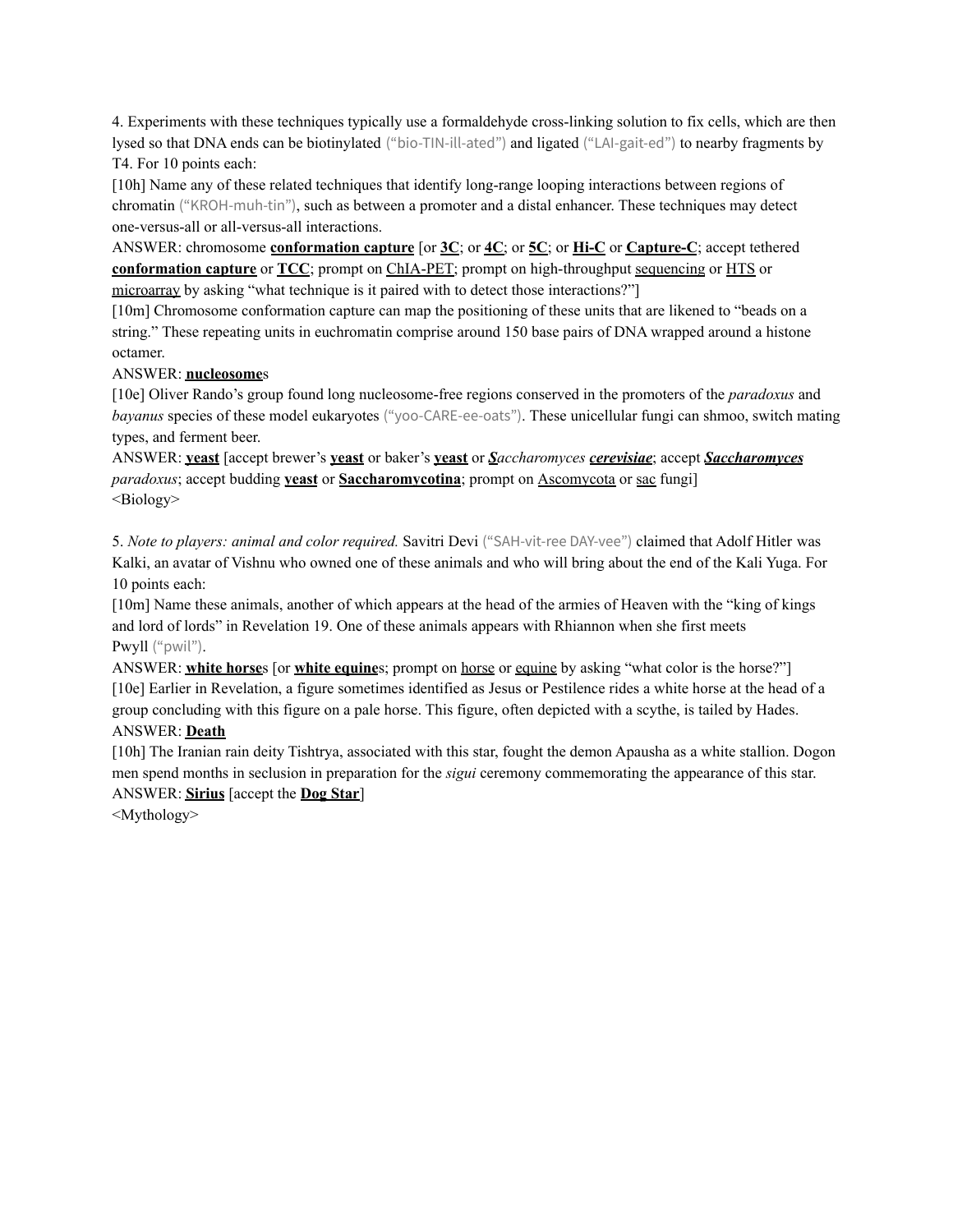6. In a novel by this author, a character joins a religious cult led by Father Peace and insists on being called Brother Boyce. For 10 points each:

[10h] Name this author who wrote a coming-of-age novel about Selina Boyce, who lives in one of the title buildings that her mother wishes to own. This author's father was a Barbadian immigrant, much like the protagonist's father in her novel *Brown Girl, Brownstones*.

ANSWER: Paule ("Paul") **Marshall** [or Valenza Pauline **Burke**]

[10e] Father Peace in *Brown Girl, Brownstones* was perhaps inspired by Brother Jack, the leader of "the Brotherhood" in this novel by Ralph Ellison.

## ANSWER: *Invisible Man*

[10m] Marshall's memoir of her time as a writer is titled for a "triangular" one of these structures. In another novel titled for one of these structures, an unnamed father convinces his son that they are "the good guys." ANSWER: a **road** [accept *The Road*; accept *Triangular Road*] (*The Road* is by Cormac McCarthy.) <American Literature>

7. Answer the following about the Moroccan photographer Hassan Hajjaj, for 10 points each.

[10e] Hajjaj's bright colors and usage of empty cans in his artworks earned him the nickname of "[this artist] of Marrakech." Hajjaj named his fashion brand for this Pop artist who screen printed Campbell's soup cans. ANSWER: Andy **Warhol** [or Andrew **Warhola**]

[10m] Hajjaj's *Rockstars* photo series appears as these images. The "First World's Third World Mona Lisa" is a nickname for one of these images that depicts Sharbat Gula wearing a red scarf.

ANSWER: **magazine cover** [accept covers of specific magazines, such as a *Vogue* **cover** or a *National Geographic* **cover**; prompt on covers] (The second sentence is about "Afghan Girl" on the cover of *National Geographic*.) [10h] Hajjaj uses found objects to create his own take on the *zellige* tradition of these objects in North Africa, which in turn inspired Iberian *azulejos*. The haft rang technique for the *girih* form of these objects is frequently used in mosques.

ANSWER: **tile**s [or word forms such as **tiling**; prompt on mosaics] <Other Fine Arts>

8. This reaction follows a Michael addition in the second step of the Robinson annulation. For 10 points each: [10m] Name this condensation reaction in which an enol ("EEN-all") or enolate combines with a carbonyl ("car-bo-NEEL") to form an enone ("EE-nohn").

ANSWER: **aldol** condensation [accept **aldol** reaction]

[10e] In the final step of the aldol condensation, a hydroxy ketone or aldol forms an enone via one of these elimination reactions. Sugar monomers combine to form polysaccharides via this type of reaction, resulting in the loss of one oxygen and two hydrogens.

### ANSWER: **dehydration** reaction

[10h] *Two answers required.* The enolate-forming step in the aldol condensation can be performed under either of these *two* control mechanisms. One regime uses a low temperature and sterically hindered base, resulting in the favored pathway having lower activation energy, while in the other regime, the favored product is more stable. ANSWER: **kinetic** control [or **kinetic** conditions] AND **thermodynamic** control [or **thermodynamic** conditions] [accept in either order]

<Chemistry>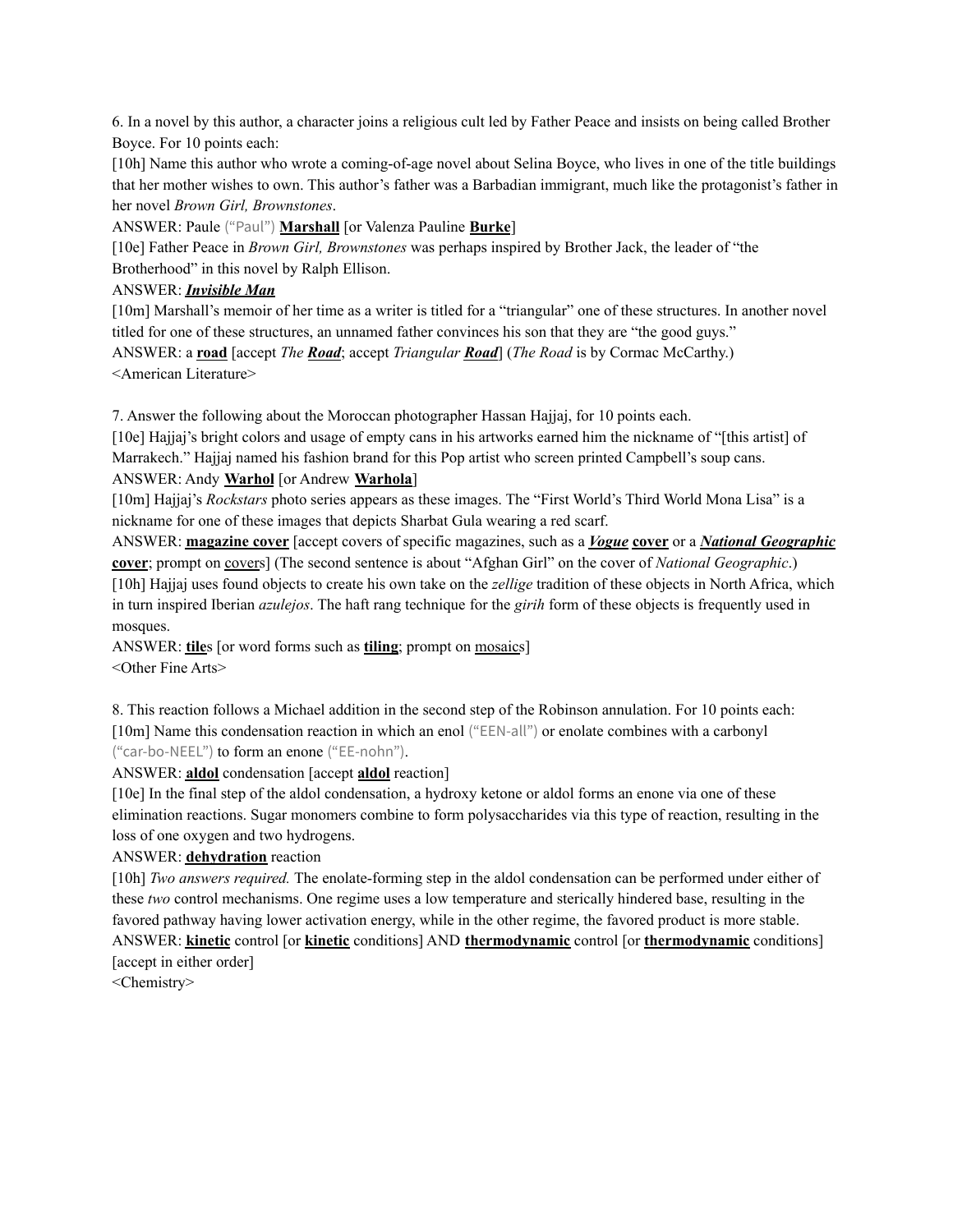9. Answer the following about women's activism in West Africa, for 10 points each.

[10e] Stella Obasanjo and Efua Dorkenoo campaigned against women undergoing this practice, which Thomas Sankara banned. Ousmane Sembène's film *Moolaadé* criticized this surgery, which *Facing Mount Kenya* defended as a Kikuyu ("gih-KOO-yoo") tradition.

ANSWER: female **genital mutilation** [or **FGM**/C; or female **circumcision**; accept genital **cut**ting or **gishiri** cutting; accept **infibulation** or **clitoridectomy** or descriptions thereof]

[10m] Funmilayo Ransome-Kuti of the Abeokuta Women's Union earned this title that was given to "warrant" officials who were "sat on" in the 1929 Igbo ("EE-boh") "Women's War." Rulers like Charles Atangana and Moshoeshoe I ("mu-SHWAY-shway the first") were styled as "paramount" ones.

ANSWER: **chief**s [accept **chief**doms or **chief**tains or **chief**tainships; accept paramount **chief**s or Ober**häuptling**e; accept warrant **chief**s; accept **Oloye**]

[10h] In 1977, women protested this country's "economic police" in Marché Madina. The historian Jean Suret-Canale taught in this bauxite-exporting country, the only former colony to vote for full independence in a 1958 referendum.

ANSWER: **Guinea** [or **Guinea**-Conakry; or Republic of **Guinea** or République de **Guinée**; accept French **Guinea** or **Guinée** française; reject "Guinea-Bissau" or "Equatorial Guinea" or "French Guiana" or "Guyana" or "New Guinea"]

<World History>

10. One of these objects is the only surviving remnant of Constantinople's Milion, a building used as the origin for measuring distances in the Byzantine Empire. For 10 points each:

[10m] Name these objects that include the natural Katskhi beneath a Georgian monastery. Standing on these objects for long periods became a fad among ascetic Byzantine anchorites after Saint Simeon Stylites did so for 37 years. ANSWER: **pillar**s [or **column**s; accept Katskhi **pillar**; prompt on monoliths; prompt on rocks or stones]

[10h] Another eccentric Simeon became the patron saint of puppeteers in recognition of his exploits as one of these people, who pretended to be insane to break social norms in imitation of Jesus. Famous examples of these people include John the Hairy and John of Moscow.

ANSWER: **holy fool**s [or **fool**s for **Christ**; or **yuródivyy**; or **holy folly** or **foolishness for Christ**; accept **samos** or **salos**]

[10e] The deeds of perhaps the first holy fool, the Egyptian nun Isidora Barankis, are recorded in the *Lausiac History* of the ascetic "mothers" and "fathers" of this type of place, where Jesus is tempted by Satan for 40 days and 40 nights.

ANSWER: **desert**s [accept **desert** fathers or **desert** monks or **desert** mothers; accept Judaean **Desert** or **Midbar** Yehuda; accept Egyptian **Desert** or **Desert** of Scetis or Nitrian **Desert**; prompt on wilderness] <Religion>

11. Answer the following about developments in the advertisement industry in the early 20th century, for 10 points each.

[10m] As part of an ad campaign for a product named after this man, Gerald Lambert revived the word "halitosis." This man pioneered the use of carbolic acid to sterilize equipment as part of his work in antiseptic surgery.

ANSWER: Joseph **Lister** [or Joseph Lister, Baron **Lister** of Lyme Regis; accept **Lister**ine]

[10e] John B. Watson promoted the idea of a "break" for this product as part of his work with Maxwell House. After the Boston Tea Party, revolutionaries were encouraged to consume this product instead of tea.

ANSWER: **coffee** [accept **coffee** break]

[10h] Ruth Hale used this three-word phrase to describe cigarettes, asking women to "fight another sex taboo." Edward Bernays popularized this three-word phrase to encourage women to smoke in public.

# ANSWER: "**torches of freedom**" [or "**torch of freedom**"]

<American History>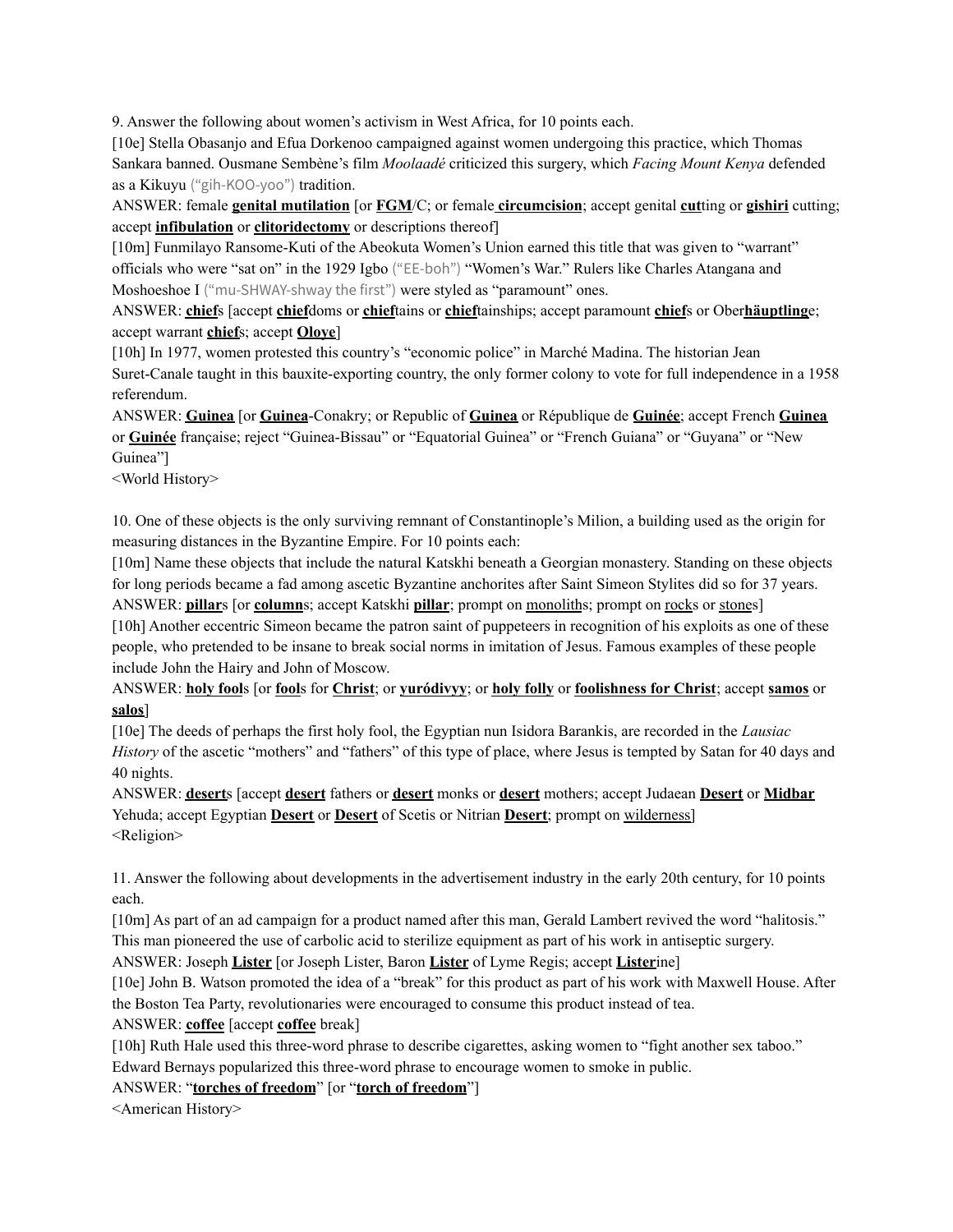12. This concept is one of the "five eternal" principles posited by Abu Bakr al-Razi, along with God, soul, matter, and place. For 10 points each:

[10e] Name this concept that some Islamic thinkers believed was made up of indivisible atom-like units, in contrast to a view of this concept as a continuous stream analogized to an "arrow."

# ANSWER: **time** [accept **zaman**; accept **space-time**]

[10h] Al-Jubba'i wrote that time was simply a divine stipulation of coordinated events by giving the example of Zayd arriving at the same time as one of these events. Pierre-Simon Laplace ("luh-PLOSS") first introduced a "problem" named for this sort of event concerning the difficulty of using probability theory to assess beliefs. ANSWER: **sunrise** [accept the **sun** coming **up**; accept will the **sun rise** tomorrow; accept **dawn** or **daybreak**] [10m] This Islamic philosopher clarified how God could create objects at different times by distinguishing between time, perpetuity, and eternity. This thinker formulated the Proof of the Truthful and the Floating Man argument. ANSWER: **Avicenna** [or Ibn **Sina** or Abu Ali **Sina** or Pour **Sina**]

<Philosophy>

13. Answer the following about Fermi surfaces, surfaces of constant energy in *k*-space separating occupied and unoccupied energy levels at zero Kelvin, for 10 points each.

[10e] Allan Mackintosh suggested that the most meaningful definition of these materials is "solid[s] with a Fermi surface." Iron, lithium, and platinum are examples of these materials that are good conductors of heat and electricity. ANSWER: **metal**s [accept alkali **metal**s; accept transition **metal**s]

[10m] A zone scheme with this property best displays the connectivity of Fermi surfaces, while the reduced zone scheme better shows their structure. Bloch wave functions describe electrons in potentials with this property. ANSWER: **periodic**ity

[10h] Fermi surfaces and other features in *k*-space can be mapped by determining band dispersion relations with this technique. This technique shoots monochromatic light at a sample and then measures the kinetic energy and angle of electrons emitted via the photoelectric effect.

ANSWER: **ARPES** ("ar-pess") [or **angle-resolved photoemission spectroscopy**; or **angle-resolved photoelectron spectroscopy**; prompt on PES or photoemission spectroscopy or photoelectron spectroscopy] <Physics>

14. Dub poet Jean Breeze performed a monologue as this character "speak[ing] in Brixton Market," and another play depicts her as a woman wearing a red dress in the Sir Colin Campbell Pub in Brent. For 10 points each:

[10h] Name this character who is shown in "Willesden" in a 2021 play. In her original appearance, this character says, "I know well that Abraham was a holy man, and Jacob as well," to defend her actions.

ANSWER: **Wife of Bath** [or **Alisoun** or **Alvita**; accept *The Wife of Willesden*; prompt on wife]

[10m] This author adapted the Wife of Bath's Prologue for the stage in *The Wife of Willesden*. This author of the books *Feel Free* and *Swing Time* wrote herself into the play as an overly apologetic author in the pub.

ANSWER: Zadie **Smith** [or Zadie Adeline **Smith** or Sadie Adeline **Smith**]

[10e] The Wife of Bath was originally created by this author of *The Canterbury Tales*.

ANSWER: Geoffrey **Chaucer**

<British Literature>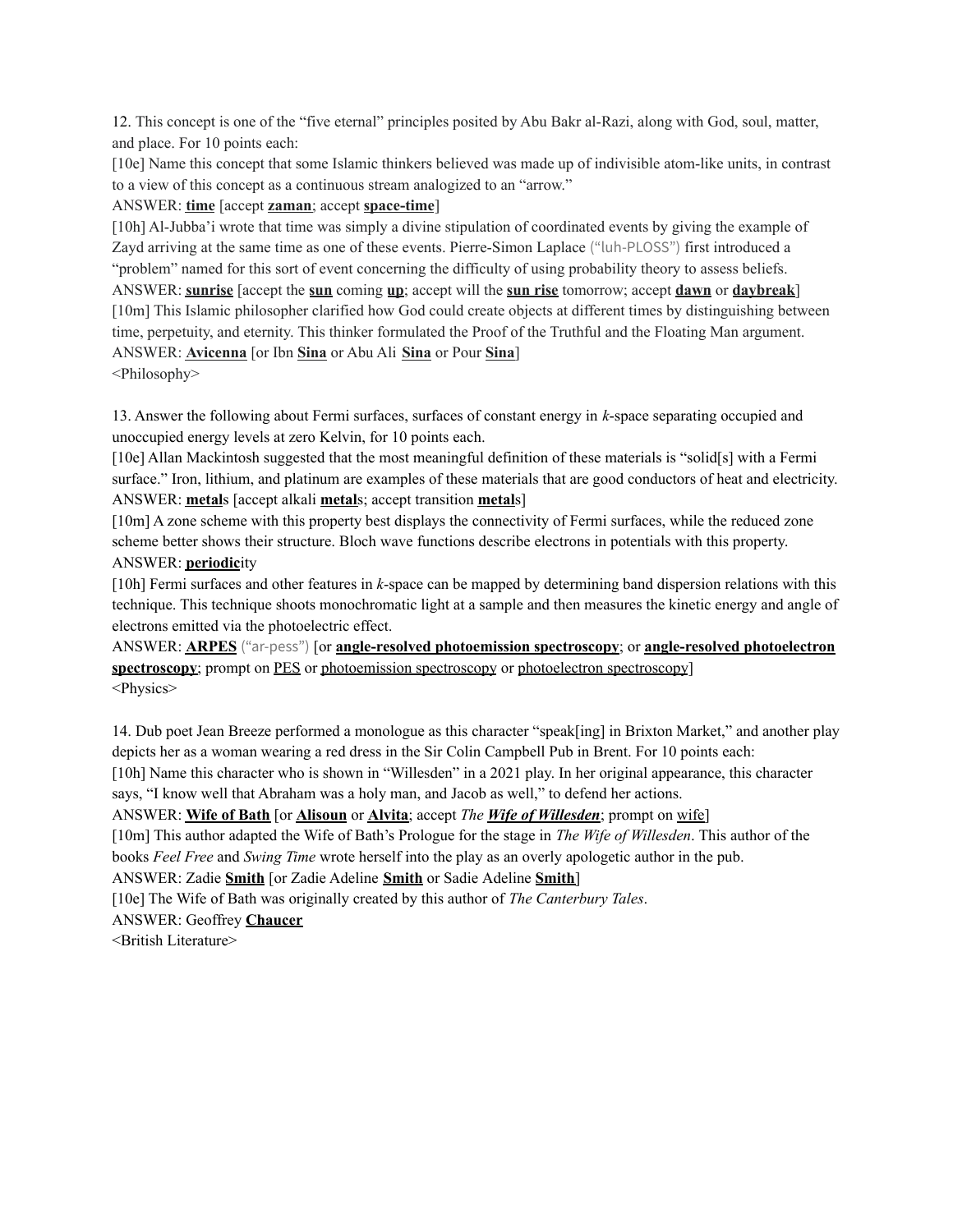15. The Santa Maria della Vita in Bologna houses a Niccolò dell'Arca sculpture of the Lamentation in this medium. For 10 points each:

[10m] Name this material that is glazed and painted using ancient techniques whose rediscovery is credited to Luca della Robbia. This material was often used for creating smaller models of larger metal sculptures.

ANSWER: **terracotta** [accept tin-glazed **terracotta**; prompt on clay; prompt on ceramics; prompt on earthenware] [10h] The early terracotta sculptor Niccolò dell'Arca may have been influenced by this limestone sculpture in the Hospitalier La Chartreuse in Dijon. This only surviving work by Claus Sluter depicts Daniel and Ezekiel against two of its six sides.

ANSWER: *Well of Moses* [or *Puits de Moïse*]

[10e] An ancient terracotta sculpture is named for a person from Cernavoda performing this action. An Auguste Rodin sculpture of a man resting his chin on his hand is titled for this action.

ANSWER: **think**ing [accept *The Thinker* or *Le Penseur*; accept *Thinker of Cernavoda* or *Gânditorul*] <Painting/Sculpture>

16. Michiel Baas's ethnography of this activity in India argues that it provides social capital to lower-middle-class Jat and Gurjar people. For 10 points each:

[10m] Name this activity that involves "visualization" to achieve mental "connection" during the intense pre-contest phase. This activity was promoted by Charles Atlas's mail-order course and a 1977 docudrama about Lou Ferrigno. ANSWER: **bodybuilding** [or weight **lifting**; or power**lifting**; or building **muscle**; or **body sculpting**; or word forms or equivalents; accept **bulk**ing; prompt on athletics or fitness or similar; prompt on cutting] (The documentary is *Pumping Iron*. Baas's book is *Muscular India: Masculinity, Mobility & the New Middle Class*.)

[10h] In addition to body dysmorphic disorder, bodybuilders are often labeled with this unofficial eating disorder. This proposed condition involves limiting one's diet to "clean," healthy foods like organic produce and lean protein. ANSWER: **orthorexia** nervosa

[10e] Orthorexia is often blamed on apps that allow users to track macronutrients and log this behavior. Brands like Perrier created a widely believed myth that this action should be performed 8 to 10 times a day for proper hydration. ANSWER: **drink**ing glasses of **water** [or **drink**ing **H2O** or equivalents; prompt on drinking or equivalents] <Social Science>

17. Answer the following about difficulties faced by mothers during the COVID-19 pandemic, for 10 points each. [10e] The New York Times's Primal Scream project allowed mothers to vent frustrations over one of these things. The *British Medical Journal* found that a 2018 Logic song prevented 245 suicides by raising awareness of one of these always-staffed phone numbers.

ANSWER: **hotline** [accept **lifeline**; accept suicide **hotline** or National Suicide Prevention **Lifeline**; prompt on 1-800-273-8255 with "what is the number to?"]

[10h] The majority of childcare responsibilities during the pandemic fell on mothers, whose unpaid household labor is a "double burden" described by this two-word term that titles a study of marital leisure gaps by Arlie Hothschild. ANSWER: "**second shift**" [accept *The Second Shift*]

[10m] In December 2021, nursing mothers at this company reported breast milk being stolen from company refrigerators. A November 2021 employee misconduct lawsuit was filed against this company headed by Bobby Kotick before its 68.7 billion-dollar acquisition by Microsoft.

ANSWER: Activision **Blizzard** [or **Activision** Blizzard]

<Other Academic>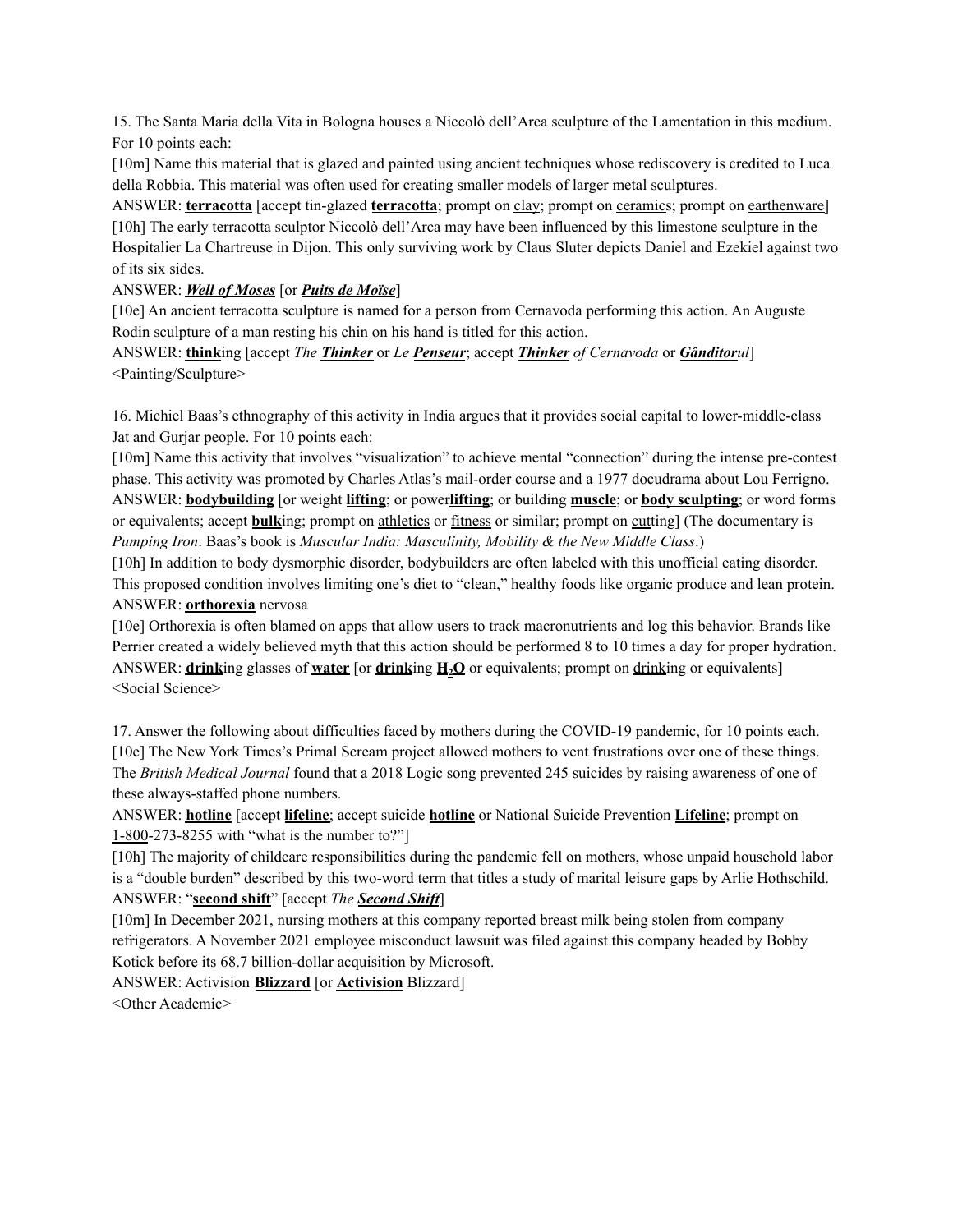18. A confusion matrix evaluates the performance of a model built for this task. For 10 points each:

[10e] Name this task of assigning a categorical label to input data based on the input data's features. For example, an algorithm for this task could assign an email a label of "spam" or "not spam."

# ANSWER: **classification** [or **classify**ing]

[10h] UC Irvine first published this data set that is commonly used to introduce students to writing classifiers. This data set has 50 samples of the length and width of the sepals and petals of the three species *setosa*, *virginica*, and *versicolor*.

ANSWER: **Iris** data set [or **Iris** flower data set; or Fisher's **Iris** data set; or Anderson's **Iris** data set]

[10m] A simple classification procedure passes the inner product of the model's weight vector and an input vector to this function and then uses a decision rule to assign the input to one of two classes. This function has the form (read slowly) one over, quantity, one plus *e* to the minus *x*, end quantity.

ANSWER: **logistic** function [accept **logistic** regression; prompt on sigmoid; reject "logit"] <Other Science>

19. In a story from this collection, a Jewish tailor's apprentice is fired for cruelly murdering a skunk and then assigned by Aimicke ("AIM-ih-kay") to murder the girl with "the face of a traitor." For 10 points each: [10h] Name this collection of stories by Danilo Kiš ("dah-NEE-loh KEESH") that includes "The Knife with the Rosewood Handle." In this collection's title story, Fedukin ("FED-oo-kin") wishes to prevent the title character from writing the final page of his biography.

# ANSWER: *A Tomb for Boris Davidovich* [or *Grobnica za Borisa Davidoviča*]

[10m] Danilo Kiš's collection *A Tomb for Boris Davidovich* contains the story "The Mechanical Lions," which was written in homage to this author of *Strait Is the Gate*. In another novel by this French author, Michel pursues Arab boys, such as Moktir.

ANSWER: André **Gide** ("zheed") [or André Paul Guillaume **Gide**] (The unnamed novel is *The Immoralist*.) [10e] In the story "The Magic Card Dealing" from *A Tomb for Boris Davidovich*, a card game in one of these places decides a murder. Aleksandr Solzhenitsyn set *One Day in the Life of Ivan Denisovich* in one of these places. ANSWER: gulags [prompt on Soviet prisons or prison camps or penal camps or forced labor camps] <European Literature>

20. This period resulted from a "perfect storm" of natural disasters and foreign invaders, according to an Eric Cline book titled for the year when this period began. For 10 points each:

[10m] Name this period during which the Sherden and Shekelesh raided the eastern Mediterranean. During this period, the Peleset people mentioned in Egyptian inscriptions likely settled in the Levant, becoming the Philistines. ANSWER: Late **Bronze Age collapse** [accept answers like **end** of the **Bronze Age**; prompt on Bronze Age] (Cline's book is titled *1177 BC: The Year Civilization Collapsed*.)

[10e] One of the factors in Cline's "perfect storm" is the cutting of trade routes necessary for importing tin to produce bronze, prompting a shift to using this metal during its "age" after the Bronze Age.

# ANSWER: **iron** [or **Fe**; accept **Iron** Age]

[10h] The theory that an invasion by the Sea Peoples caused the Late Bronze Age collapse is supported by a king of this city, Ammurapi, urgently requesting aid from a king of Alashiya in Cyprus. Scholars now reject the idea that such a tablet was left half-baked in a kiln as invaders overran this city.

# ANSWER: **Ugarit** [or **'Ugart**]

<Other History>